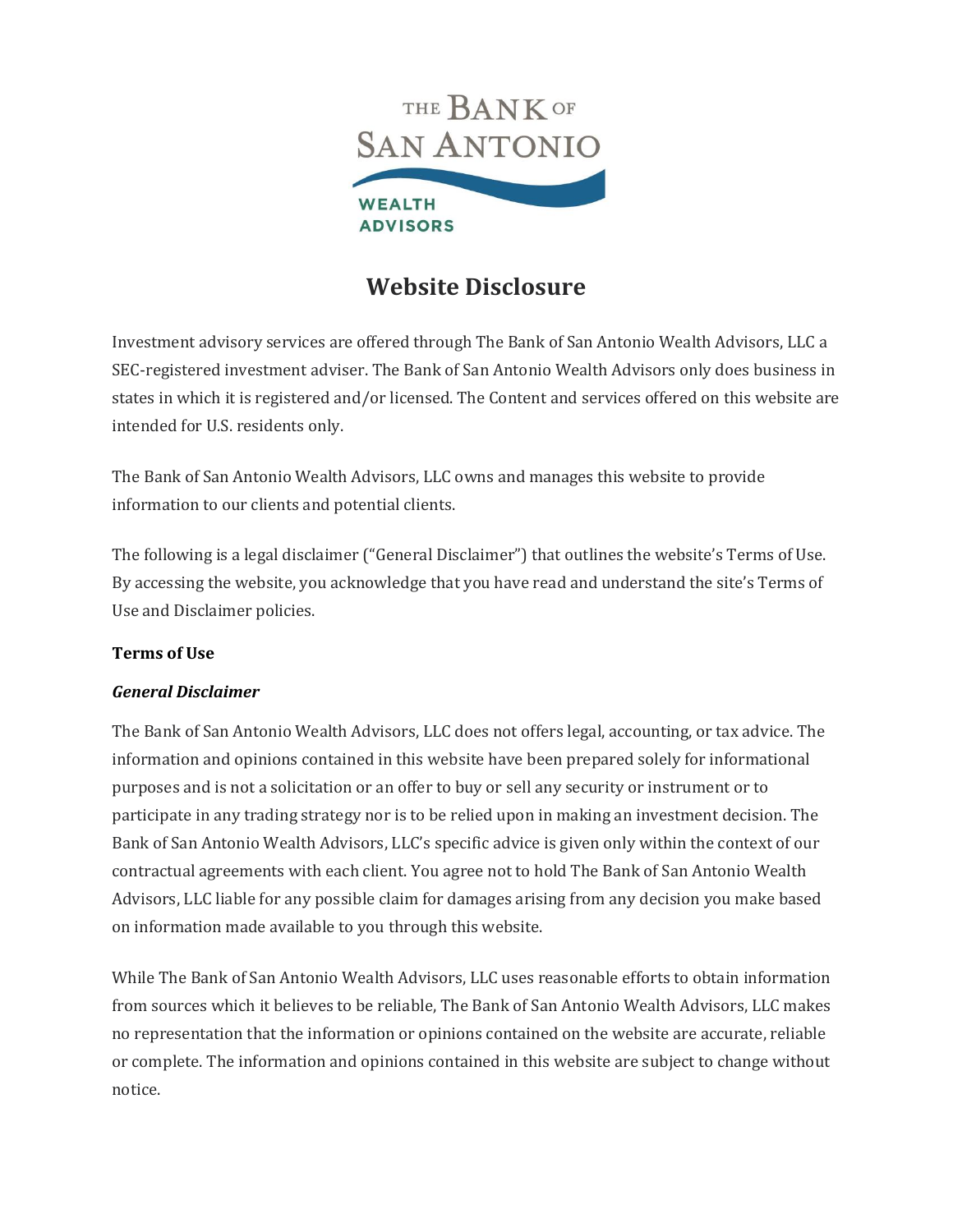Any performance data quoted represents past performance. Investment return and principal value of an investment will fluctuate so that an investor's shares, when redeemed, may be worth more or less than their original cost. Investments are subject to various risks and may lose value, including principal. Past performance is no guarantee of future results.

The Bank of San Antonio Wealth Advisors, LLC's company names and logos and all related product and service names, design marks and slogans are the property of the respective company or its affiliates. You are not authorized to, and agree not to, download, display or use any content or name or mark in any publication, advertising, publicity or any other commercial manner, in connection with products or services that are those of The Bank of San Antonio Wealth Advisors, LLC or one of its affiliates without our express written permission. You may not modify, copy, distribute, publish, license or sell any material which is based on the content of this website. You further agree to in no other way misuse any content that appears on this website.

By using the Web site, you consent to any form of recording and retention of any communication, information and data exchanged between you and The Bank of San Antonio Wealth Advisors, LLC or its representatives or agents. However, we are committed to protecting your privacy and security. For more information, you should review our Privacy Policy which is available in a separate link on this website.

#### **Disclaimer of Warranties and Liability**

#### *Inaccuracies, errors, downloads*

This site may contain inaccuracies or typographical errors. The Bank of San Antonio Wealth Advisors, LLC does its very best to insure the integrity and security of this site, but does not warrant that this site, its servers, or e-mail sent from this site are free of viruses or other harmful components. Downloading any material is done at one's own risk, and The Bank of San Antonio Wealth Advisors, LLC cannot be responsible for any damage to a user's computer system or loss of data that results from the download of any material. The Bank of San Antonio Wealth Advisors, LLC shall not be liable for any direct or indirect damages arising out of, resulting from, or in any way connected with the use or the inability to use, any delay in, or the performance of this Site.

### *External Links and third party content*

This website contains external links to third party content (content hosted on sites unaffiliated with The Bank of San Antonio Wealth Advisors, LLC). The policies and procedures governing these third party sites may differ from those effective on The Bank of San Antonio Wealth Advisors, LLC's company website, as outlined in these Disclaimers. As such, The Bank of San Antonio Wealth